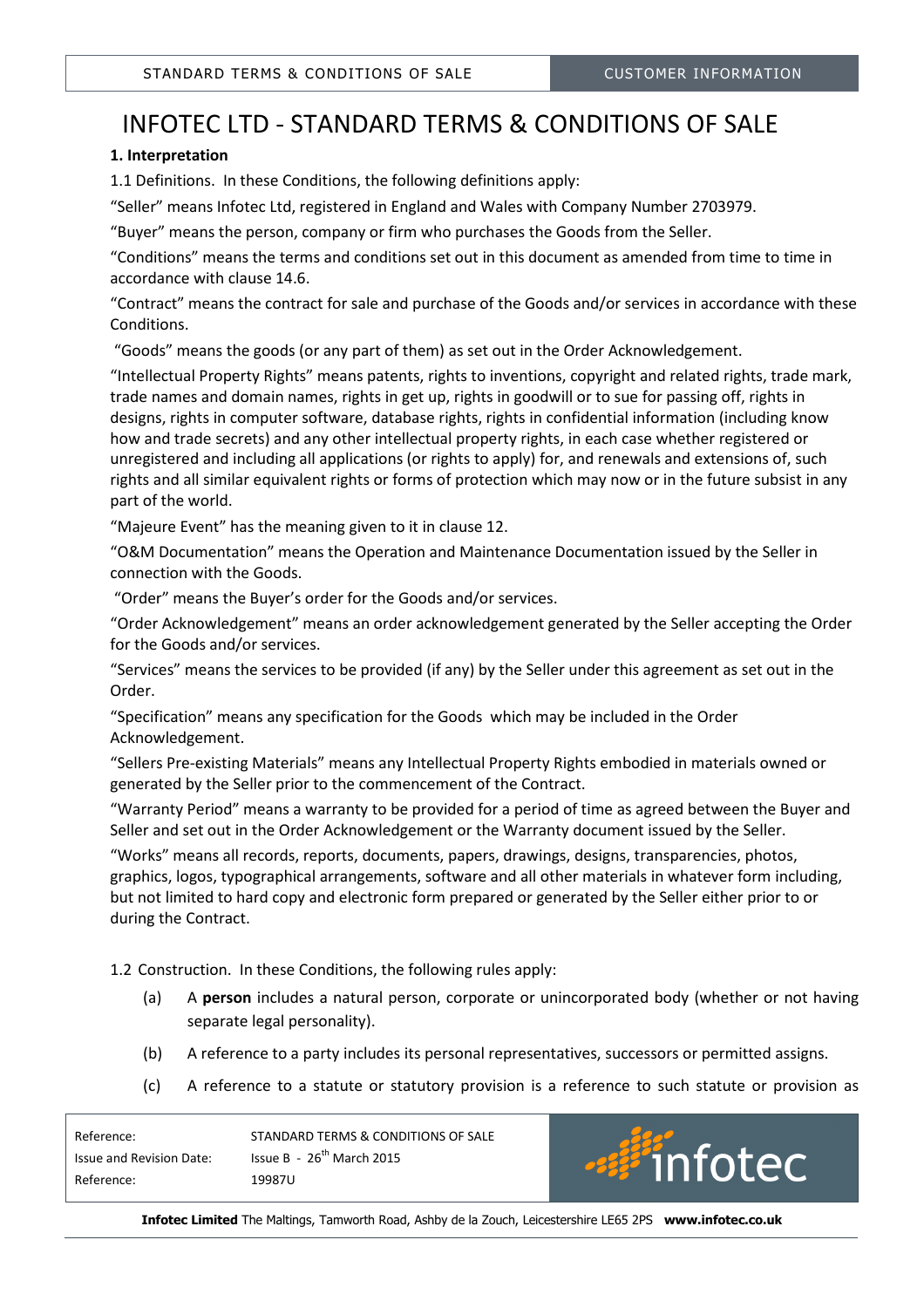amended or re-enacted. A reference to a statute or statutory provision includes any subordinate legislation made under that statute or statutory provision, as amended or re-enacted.

- (d) Any phrase introduced by the terms including, include, in particular or any similar expression shall be construed as illustrative and shall not limit the sense of the words preceding those terms.
- (e) A reference to writing or written includes faxes and e-mails.

## 2. Basis of Contract

2.1 These Conditions apply to the Contract to the exclusion of any other terms that the Buyer seeks to impose or incorporate, or which are implied by trade, custom, practice or course of dealing.

2.2 The Order constitutes an offer by the Buyer to purchase the Goods and/or Services in accordance with these Conditions. The Buyer is responsible for ensuring that the terms of the Order and any applicable Specification are complete and accurate.

 2.3 The Order shall only be deemed to be accepted when the Seller issues an Order Acknowledgement, at which point the Contract shall come into existence.

 2.4 The Contract constitutes the entire agreement between the parties. The Buyer acknowledges that it has not relied on any statement, promise, representation, assurance or warranty made or given by or on behalf of the Seller which is not set out in the Contract.

 2.5 Any samples, drawings, descriptive matter, or advertising produced by the Seller and any descriptions or illustrations contained in the Seller's catalogues or brochures are produced for the sole purpose of giving an approximate idea of the Goods described in them. They shall not form part of the Contract or have any contractual force.

2.6 A quotation for the Goods given by the Seller shall not constitute an offer. A quotation shall only be valid for a period of 30 Business Days from its date of issue.

# 3. Orders and Goods

3.1 The Goods are described in the Order Acknowledgement.

3.2 The Seller reserves the right to make any changes to the Specification of the Goods which are required to conform with any applicable statutory or regulatory requirements (including EU requirements). or, where the Goods are to be supplied to the Seller's Specification, which do not materially affect their quality or performance.

3.3 No Order which has been accepted by the Seller may be cancelled or scheduled for delivery by the Buyer except with the agreement in writing of the Seller strictly on the basis that the Buyer shall indemnify the Seller in full against all liabilities, costs, expenses, damages and losses (including direct or indirect or consequential losses, loss of profit, loss of reputation and all interest, penalties and legal and other

| Reference:               | STANDARD TERMS & CONDITIONS OF SALE |
|--------------------------|-------------------------------------|
| Issue and Revision Date: | Issue B - $26^{th}$ March 2015      |
| Reference:               | 19987U                              |

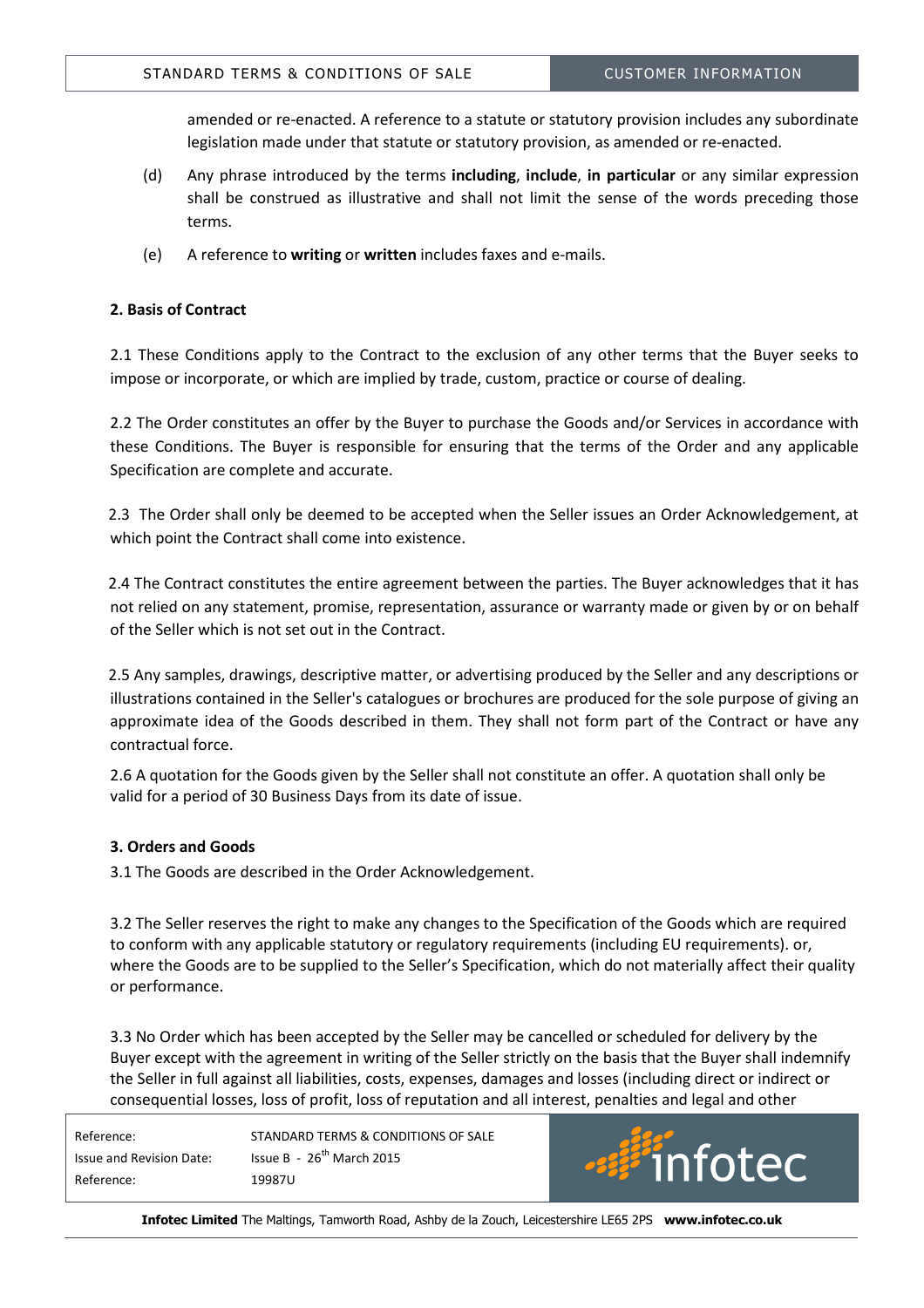reasonable professional costs and expenses) incurred by the Seller as a result of the cancellation or the rescheduling of delivery.

## 4. Quality

4.1 The Seller warrants that on delivery the Goods shall:

- (a) conform in all material respects with the Specification;
- (b) be free from material defects in design, material and workmanship (unless the Seller is reliant on the Buyers design in which case no such Warranty is given); and
- (c) be of satisfactory quality (within the meaning of the Sale of Goods Act 1979).

4.2 The Seller and Buyer will agree the purpose for which the Goods can be used (the Purpose).

4.3 Subject to clause 4.4, if:

- (a) the Buyer gives notice in writing to the Seller during the Warranty Period within a reasonable time of discovery that some or all of the Goods do not comply with the warranty set out in clause 4.1;
- (b) the Seller is given a reasonable opportunity of examining such Goods; and
- (c) the Buyer (if asked to do so by the Seller) returns such Goods to the Seller's place of business at the Buyer's cost,

the Seller shall, at its option, repair or replace the defective Goods.

4.4 In order to invoke the terms of clause 4.3 above the Buyer must provide the serial number or numbers for the Goods.

4.5 Any obligation of the Seller to repair and/or replace the Goods as set out in clause 4.3 above shall be no more extensive than that which any manufacturer of the whole or part of the Goods has to the Seller.

 4.6 The Seller shall not be liable for Goods' failure to comply with the warranty set out in clause 4.1 in any of the following events:

- (a) the Buyer makes any further use of such Goods after giving notice in accordance with clause 4.3;
- (b) the defect arises because the Buyer failed to follow the Seller's oral or written instructions as to the storage, commissioning, installation, use and maintenance of the Goods or (if there are none) good trade practice regarding the same;
- (c) the defect arises as a result of the Seller following any drawing, design or Specification supplied by the Buyer;
- (d) the Buyer alters or repairs such Goods without the written consent of the Seller;
- (e) the defect arises as a result of fair wear and tear, wilful damage, negligence, or abnormal storage or working conditions; or
- (f) the Goods differ from their description or the Specification as a result of changes made to ensure

| Reference:               | STANDARD TERMS & CONDITIONS OF SALE |
|--------------------------|-------------------------------------|
| Issue and Revision Date: | Issue B - $26^{th}$ March 2015      |
| Reference:               | 19987U                              |

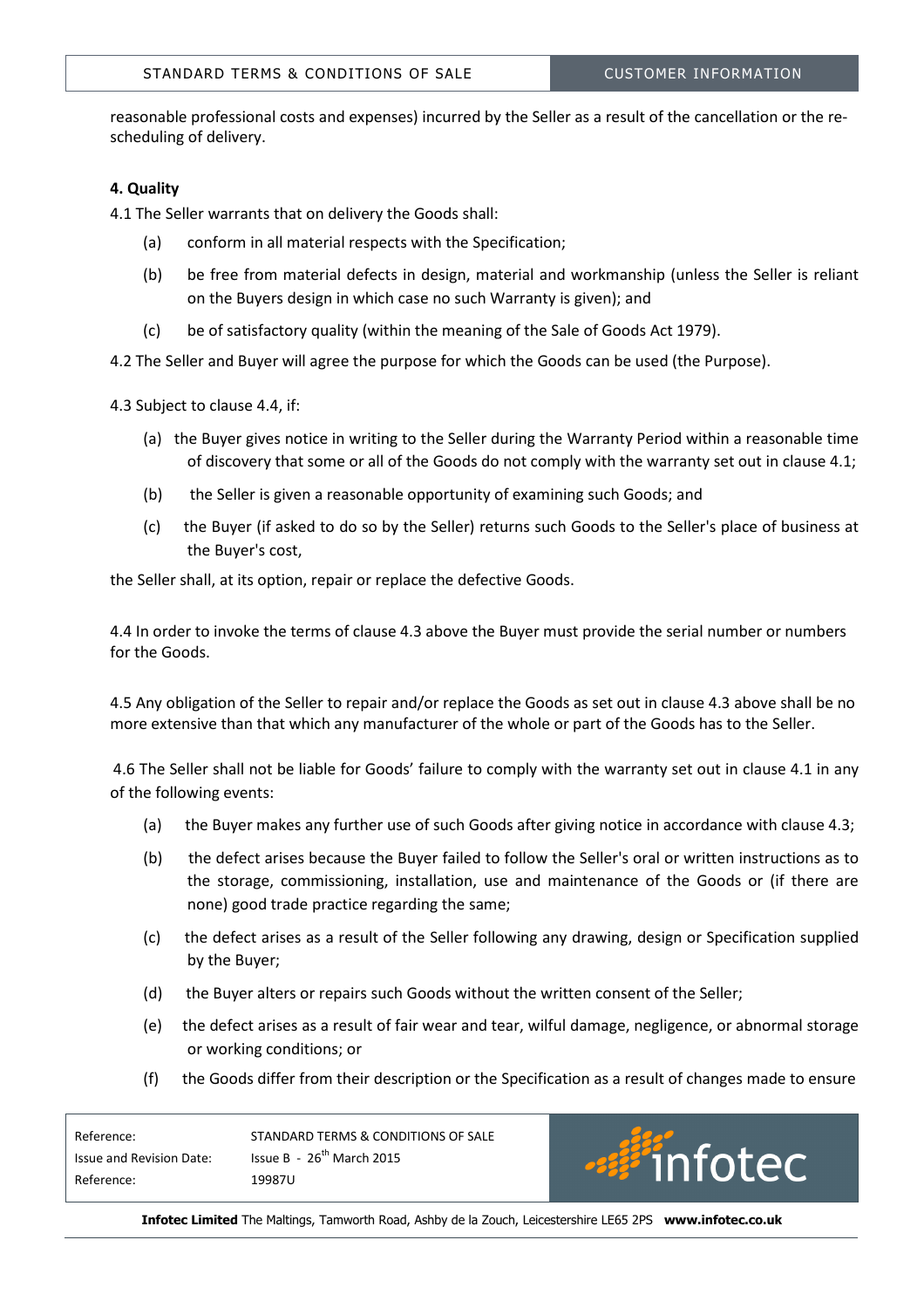they comply with applicable statutory or regulatory requirements;

- (g) failure to comply with the O&M Documentation;
- (h) normal wear and tear (including fading light output);
- (i) use otherwise in accordance with the Seller's instructions;
- (j) Wilful damage or neglect;
- (k) exposure to corrosive materials;
- (l) a defect arising from pixel count attrition.

4.7 Except as provided in this clause 4, the Seller shall have no liability to the Buyer in respect of the Goods' failure to comply with the warranty set out in clause 4.1.

4.8 The terms implied by sections 13 to 15 of the Sale of Goods Act 1979 are, to the fullest extent permitted by law, excluded from the Contract.

4.9 These Conditions shall apply to any repaired or replacement Goods supplied by the Seller

## 5. Sellers Obligations

5.1 The Seller shall supply the services with reasonable care and skill in accordance with section 12 of the Supply of Goods and Services Act 1982.

## 6. Buyers Obligations

6.1 The Buyer shall:

- (a) co-operate with the Seller in all matters relating to the provisions of Goods and Services;
- (b) provide, for the Seller, its agents, subcontractors, consultants and employees, in a timely manner and at no charge, access to the Buyer's premises, office accommodation, data and other facilities as reasonably required by the Seller;
- (c) inform the Seller of all health and safety rules and regulations and any other reasonable security requirements that apply at any of the Buyer's Premises;
- (d) obtain and maintain all necessary licences and consents and comply with all relevant legislation in relation to the Goods and/or the Services;
- (e) operate the Goods in accordance with the Seller's O&M Documentation;
- (f) use or operate the Goods for the Purpose.

## 7. Delivery

7.1 Any dates stated for delivery are approximate only and the time of delivery shall not be of the essence. The Seller shall not be liable for any delay in deliver of the Goods that is caused by a Force Majeure Event or the Buyer's failure to provide the Seller with adequate delivery instructions or any other instructions that are relevant to the supply of the goods.

Reference: STANDARD TERMS & CONDITIONS OF SALE Issue and Revision Date: Issue B - 26<sup>th</sup> March 2015 Reference: 19987U

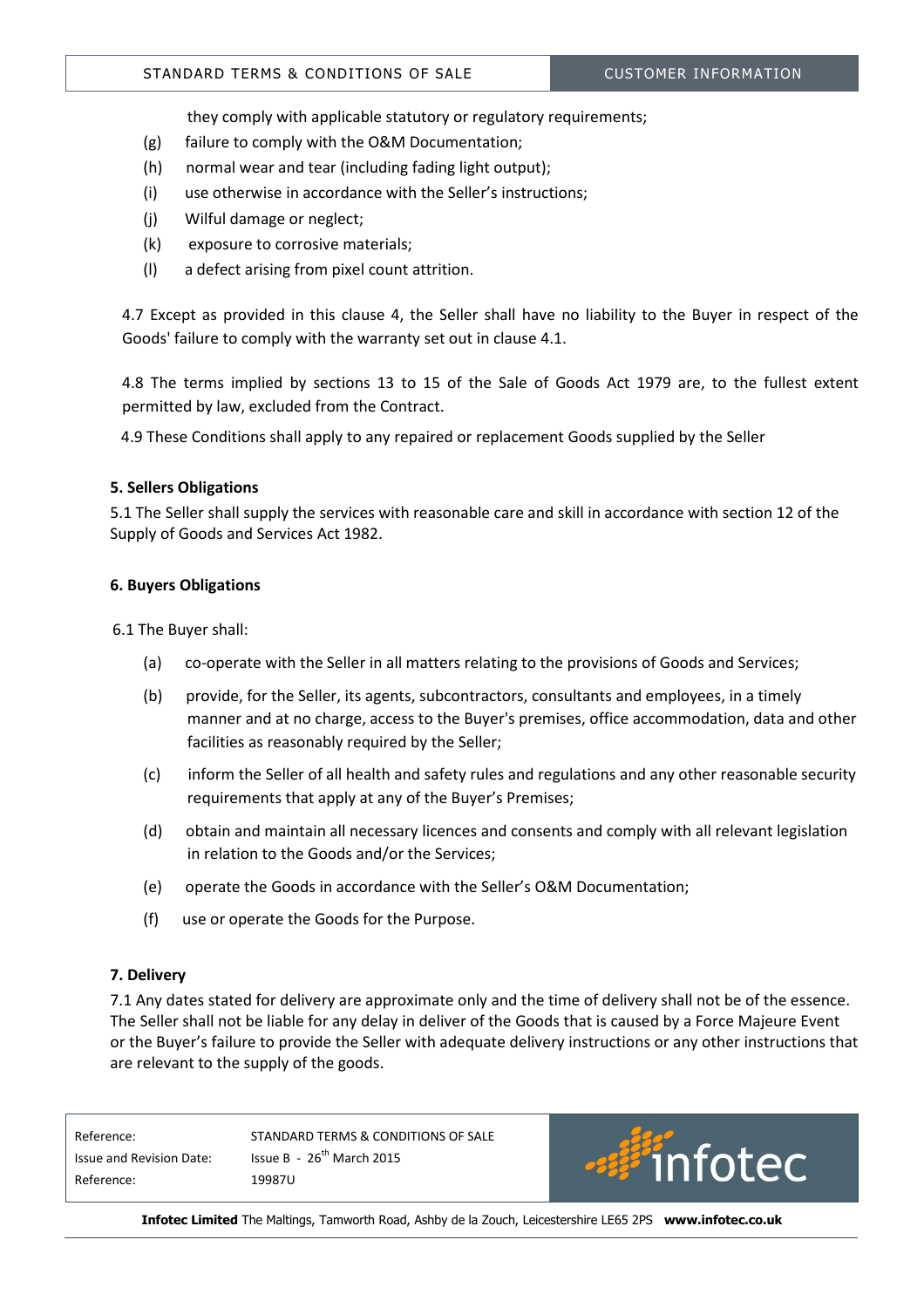7.2 The Seller shall deliver the Goods to the location set out in the Order Acknowledgement or such other location as the parties may agree (Delivery Location) at any time after the Seller notifies the Buyer that the Goods are ready.

7.3 Delivery of the Goods shall be completed on the Goods' arrival at the Delivery Location.

7.4 The Seller will not be liable for any direct, indirect or consequential loss costs, charges or expenses caused directly or indirectly by any delay in the delivery of the Goods (even if caused by the Seller's negligence) nor shall any delay entitle the Buyer to terminate or rescind the Contract unless such delays exceeds 180 days.

7.5 If the Buyer fails to accept delivery of the Goods within 5 business days of the Seller notifying the Buyer that the Goods are ready for delivery, or the Seller is unable to deliver the Goods because the Buyer has not provided the appropriate instructions, documents, licenses, consents, or authorisations, the Seller may resell or otherwise dispose of part or all of the Goods (and after deducting reasonable storage and selling costs) account to the Buyer for any excess over the price of the Goods or charge the Buyer for any shortfall below the price of the Goods.

7.6 The Seller may deliver the Goods by instalments, which shall be invoiced and paid for separately. Each instalment shall constitute a separate Contract. Any delay in delivery or defect in an instalment shall not entitle the Buyer to cancel any other instalment.

7.7 The Seller reserves the right to request monies on account of an Order and invoice accordingly. In the event that such an invoice is raised it shall be payable within 14 days from the date of invoice and the Seller shall not be obliged to commence any work until such time as the monies due as per the invoice have been paid in full.

7.8 The quantity and content of any shipment of Goods as recorded by the Seller upon dispatch from the Seller's place of business shall be conclusive evidence of the quantity received by the Buyer, unless the Buyer can provide conclusive evidence to the contrary.

7.9 Delivery is the responsibility of the Buyer and the Seller arranges delivery solely as the Buyer's agent. The Seller accepts no responsibility for any loss or damage during transit or non-delivery. Any damage must be notified in writing to the Seller and if applicable the courier within 48 hours of when the Goods would in the ordinary course of events been received.

7.10 The Buyer shall provide at its expense at the Delivery Location all adequate and appropriate resources, equipment and labour for unloading the Goods.

# 8. Price and Payment

8.1 The price of the Goods and/or Services shall be the price set out in the Order Acknowledgement (save as set out at clause 8.2 below).

| Reference:               | STANDARD TERMS & CONDITIONS OF SALE |
|--------------------------|-------------------------------------|
| Issue and Revision Date: | Issue B - $26^{th}$ March 2015      |
| Reference:               | 19987U                              |

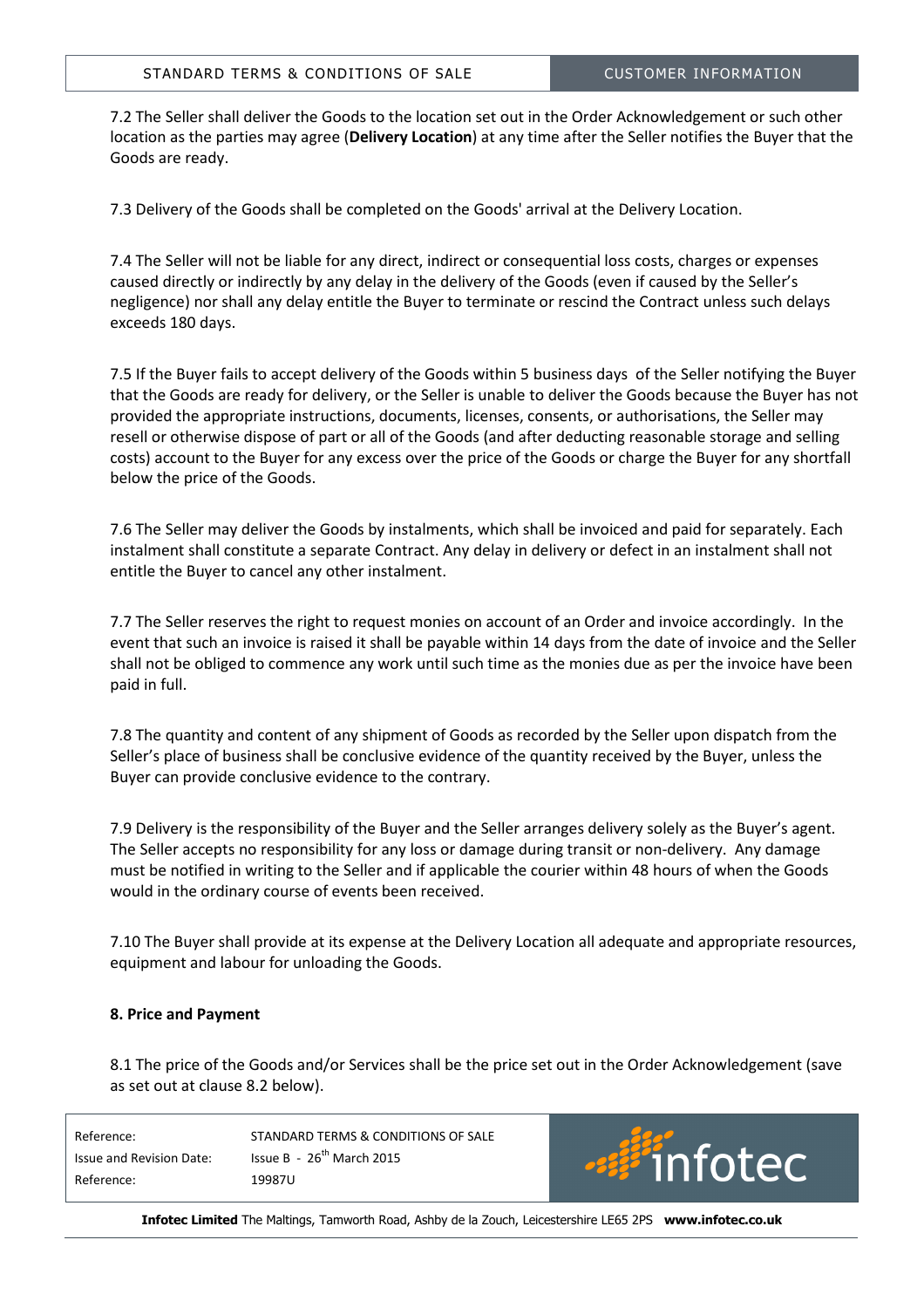8.2 The Seller may, by giving notice to the Buyer at any time before Delivery, increase the price of the Goods and/or Services to reflect any increase in the cost of the Goods and/or Services that is due to:

(a) any factor beyond the Seller's control (including foreign exchange fluctuations, increases in taxes and duties, and increases in labour, materials and other manufacturing costs);

(b) any request by the Buyer to change the delivery date(s), quantities or types of Goods ordered, or the Specification; or

(c) any delay caused by any instructions of the Buyer or failure of the Buyer to give the Seller adequate or accurate information or instructions;

(d) an improvement or an enhancement of the performance of the Goods.

8.3 Unless otherwise agreed the price of the Goods is exclusive of any or all taxes, charges, levies, insurance, assessments, transportation costs and other fees of any kind imposed by governmental or other authority in respect of the purchase, importation, exportation, sale, lease or other distribution of the Goods.

8.4 The Buyer shall, on receipt of a valid VAT invoice from the Seller, pay to the Seller such additional amounts in respect of VAT as are chargeable on the supply of the Goods.

8.5 The Seller may invoice the Buyer for the Goods and/or Services on or at any time after the completion of the Goods and/or Services.

8.6 The Buyer shall pay the invoice in full and in cleared funds within 30 days from the date of the invoice unless the Seller has raised an invoice on account in accordance with the provisions of clause 7.7. Payment shall be made into the bank account nominated in writing by the Seller. Time for payment is of the essence.

8.7 The Seller reserves the right to suspend deliveries where payments not received in accordance with these terms and conditions of sale.

8.8 The Buyer shall pay all amounts due under the Contract in full without any set-off, counterclaim, deduction or withholding (except for any deduction or withholding required by law). The Seller may at any time, without limiting any other rights or remedies it may have, set off any amount owing to it by the Buyer against any amount payable by the Seller to the Buyer.

8.9 If the Buyer fails to make any payment due to the Seller under the Contract by the due date for payment and Without prejudice to other rights or remedies the Seller may have, the Buyer shall pay interest on the overdue amount at the rate of 4% per annum above NatWest Bank Plc base rate, from time to time. Such interest shall accrue on a daily basis from the due date until actual payment of the overdue amount, whether before or after judgment. For the avoidance of doubt, the Buyer shall pay the interest together with the overdue amount.

# 9. Title and Risk

9.1 The risk in the Goods shall pass from the Seller to the Buyer upon Delivery.

9.2 Title to the Goods shall not pass to the Buyer untilthe Seller receives payment in full (in cash or cleared funds) for the Goods.

9.3 Until title to the Goods has passed to the Buyer, the Buyer shall:

| Reference:               | STANDARD TERMS & CONDITIONS OF SALE |
|--------------------------|-------------------------------------|
| Issue and Revision Date: | Issue B - $26^{th}$ March 2015      |
| Reference:               | 19987U                              |

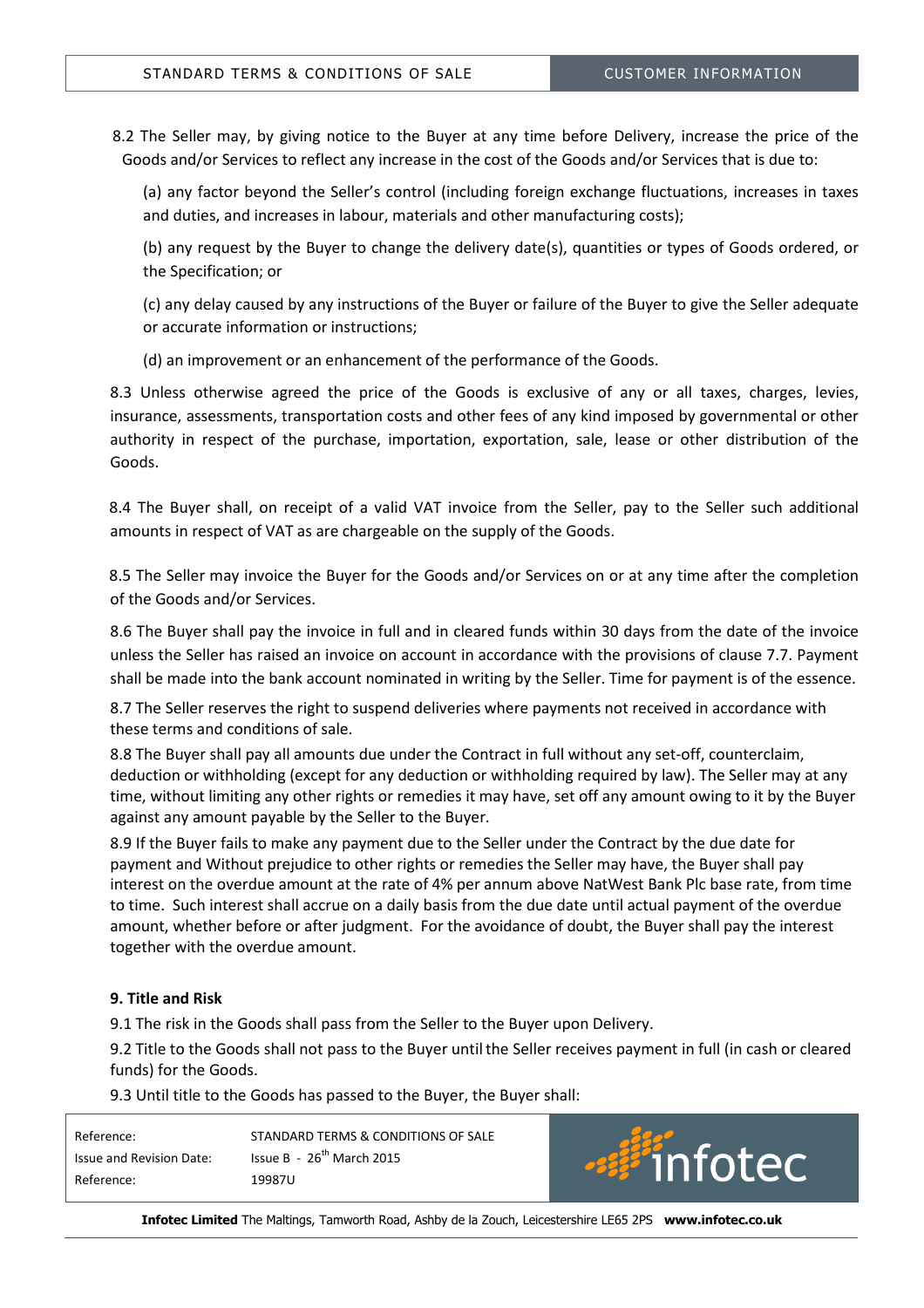(a) store the Goods separately from all other goods held by the Buyer so that they remain readily identifiable as the Seller's property;

(b) not remove, deface or obscure any identifying mark or packaging on or relating to the Goods;

(c) maintain the Goods in satisfactory condition and keep them insured against all risks for their full price from the date of delivery;

(d) notify the Seller immediately if it becomes subject to any of the events listed in clause 10.2; and

(e) give the Seller such information relating to the Goods as the Seller may require from time to time.

9.4 If before title to the Goods passes to the Buyer the Buyer becomes subject to any of the events listed in clause 10.2, then, without limiting any other right or remedy the Seller may have:

(a) the Buyer's right to resell the Goods or use them in the ordinary course of its business ceases immediately; and

(b) the Seller may at any time:

(i) require the Buyer to deliver up all Goods in its possession which have not been resold, or irrevocably incorporated into another product; and

(ii) if the Buyer fails to do so promptly, enter any premises of the Buyer or of any third party where the Goods are stored in order to recover them.

## 10. Termination and Suspension

 10.1 If the Buyer becomes subject to any of the events listed in clause 10.2, the Seller may terminate the Contract with immediate effect by giving written notice to the Buyer.

10.2 For the purposes of clause 10.1, the relevant events are:

- (a) the Buyer is in material breach of some or all of its obligations under the Contract;
- (b) the Buyer suspends, or threatens to suspend, payment of its debts, or is unable to pay its debts as they fall due or admits inability to pay its debts, or (being a company or limited liability partnership) is deemed unable to pay its debts within the meaning of section 123 of the Insolvency Act 1986, or (being an individual) is deemed either unable to pay its debts or as having no reasonable prospect of so doing, in either case, within the meaning of section 268 of the Insolvency Act 1986, or (being a partnership) has any partner to whom any of the foregoing apply;
- (c) the Buyer commences negotiations with all or any class of its creditors with a view to rescheduling any of its debts, or makes a proposal for or enters into any compromise or arrangement with its creditors (where the Buyer is a company) where these events take place for the sole purpose of a scheme for a solvent amalgamation of the Buyer with one or more other companies or the solvent reconstruction of the Buyer];
- (d) (being a company) a petition is filed, a notice is given, a resolution is passed, or an order is made, for or in connection with the winding up of the Buyer, other than for the sole purpose of a

| Reference:               | STANDARD TERMS & CONDITIONS OF SALE |
|--------------------------|-------------------------------------|
| Issue and Revision Date: | Issue B - $26^{th}$ March 2015      |
| Reference:               | 19987U                              |

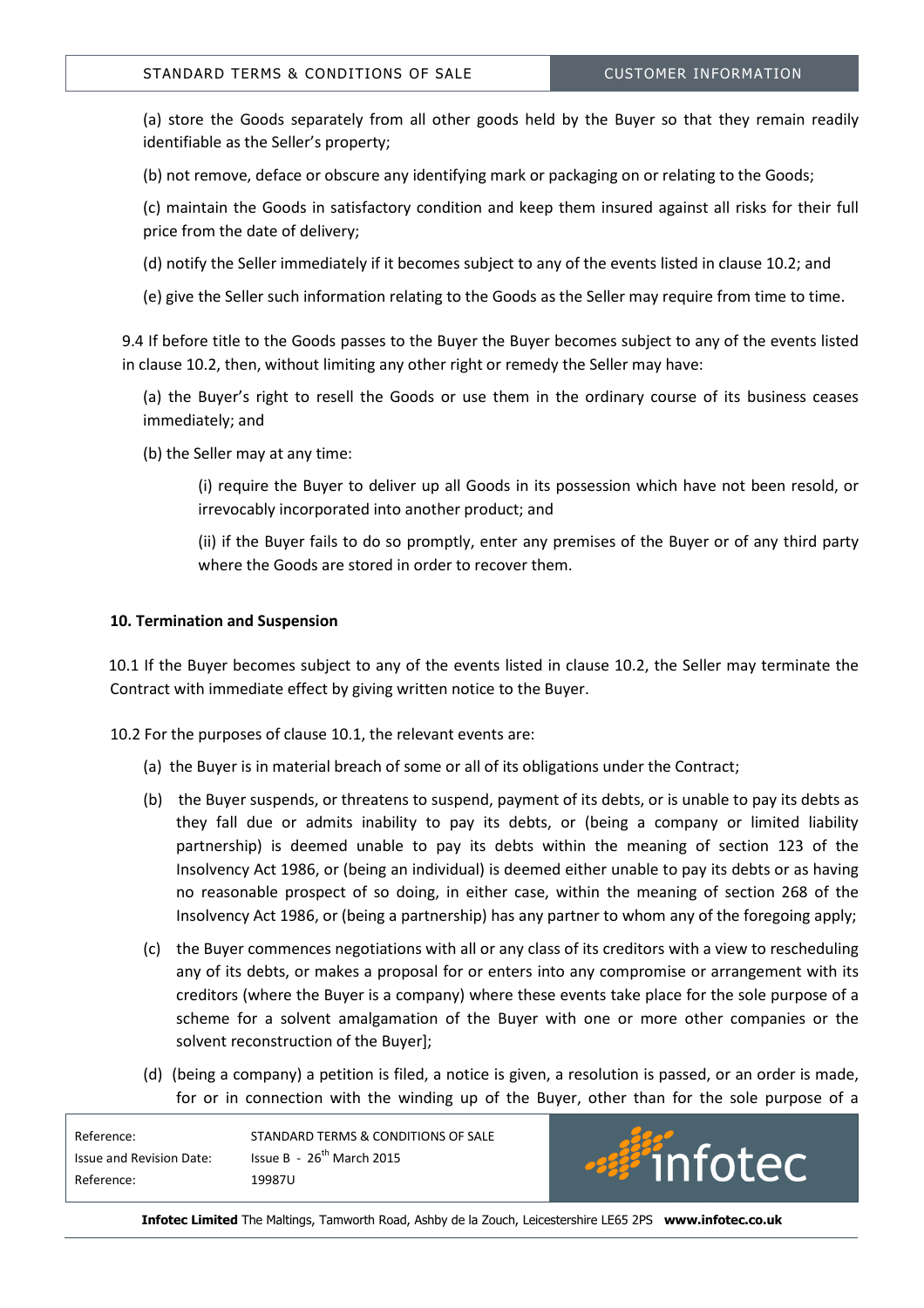scheme for a solvent amalgamation of the Buyer with one or more other companies or the solvent reconstruction of the Buyer;

- (e) (being a company) an application is made to court, or an order is made, for the appointment of an administrator or if a notice of intention to appoint an administrator is given or if an administrator is appointed over the Buyer;
- (f) (being a company) the holder of a qualifying floating charge over the Buyer's assets has become entitled to appoint or has appointed an administrative receiver;
- (g) a person becomes entitled to appoint a receiver over the Buyer's assets or a receiver is appointed over the Buyer's assets;
- (h) (being an individual) the Buyer is the subject of a bankruptcy petition or order;
- (i) a creditor or encumbrancer of the Buyer attaches or takes possession of, or a distress, execution, sequestration or other such process is levied or enforced on or sued against, the whole or any part of its assets and such attachment or process is not discharged within 14 days;
- (j) any event occurs, or proceeding is taken, with respect to the Buyer in any jurisdiction to which it is subject that has an effect equivalent or similar to any of the events mentioned in clause 10.2(b) to clause 10.2(g) (inclusive);
- (k) the Buyer suspends, threatens to suspends, ceases or threatens to cease to carry on all or a substantial part of its business;
- (l) the Buyer's financial position deteriorates to such an extent that in the Seller's opinion the Buyer's capability to adequately fulfil its obligations under the Contract has been placed in jeopardy; and
- (m) (being an individual) the Buyer dies or, by reason of illness or incapacity (whether mental or physical), is incapable of managing his or her own affairs or becomes a patient under any mental health legislation.

10.3 Without limiting its other rights or remedies, the Seller may suspend provision of the Goods under the Contract or any other contract between the Buyer and the Seller if the Buyer becomes subject to any of the events listed in clause 10.2(b) to clause 10.2(m), or the Seller reasonably believes that the Buyer is about to become subject to any of them, or if the Buyer fails to pay any amount due under this Contract on the due date for payment.

10.4 On termination of the Contract for any reason the Buyer shall immediately pay to the Seller all of the Seller's outstanding unpaid invoices and interest.

10.5 Termination of the Contract, however arising, shall not affect any of the parties' rights, remedies, obligations and liabilities that have accrued as at termination.

10.6 Clauses which expressly or by implication survive termination of the Contract shall continue in full force and effect.

## 11. Limitation of Liability

11.1 Nothing in these Conditions shall limit or exclude the Seller's liability for:

(a) death or personal injury caused by its negligence, or the negligence of its employees, agents or

ec

| Reference:               | STANDARD TERMS & CONDITIONS OF SALE |                         |
|--------------------------|-------------------------------------|-------------------------|
| Issue and Revision Date: | Issue B - $26^{th}$ March 2015      | <i><b>Billinfot</b></i> |
| Reference:               | 19987U                              |                         |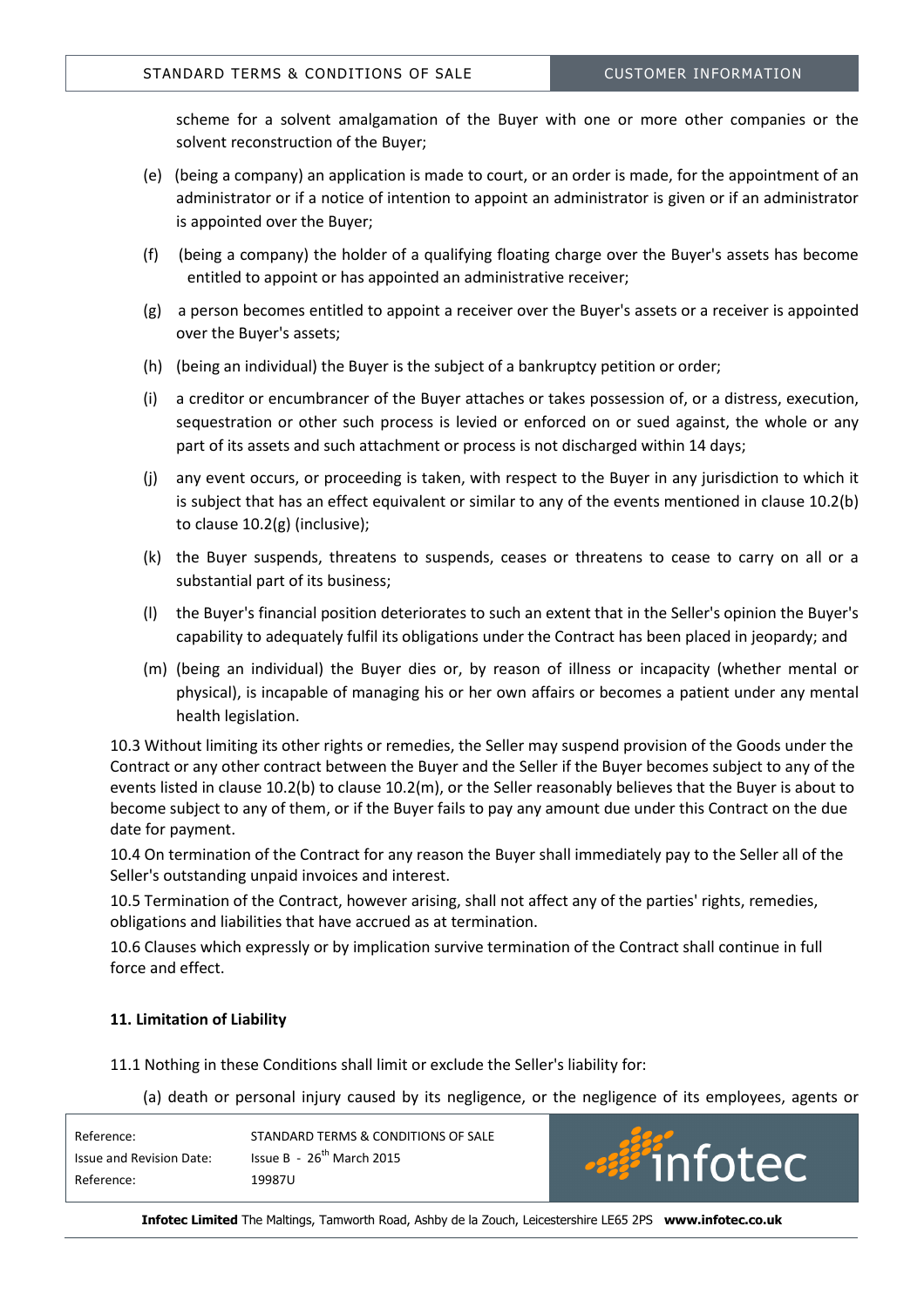subcontractors (as applicable);

- (b) fraud or fraudulent misrepresentation;
- (c) breach of the terms implied by section 12 of the Sale of Goods Act 1979;
- (d) defective products under the Consumer Protection Act 1987.

11.2 Subject to clause 11.1:

(a) the Seller shall under no circumstances whatever be liable to the Buyer, whether in contract, tort (including negligence), breach of statutory duty, or otherwise, for any loss of profit, or any indirect or consequential loss arising under or in connection with the Contract; and

(b) the Seller's total liability to the Buyer in respect of all other losses arising under or in connection with the Contract, whether in contract, tort (including negligence), breach of statutory duty, or otherwise, shall in no circumstances exceed the price of the Goods and/or the Services.

## 12. Force Majeure

12.1 Neither party shall be liable for any failure or delay in performing its obligations under the Contract to the extent that such failure or delay is caused by a Force Majeure Event. A Force Majeure Event means any event beyond a party's reasonable control, which by its nature could not have been foreseen, or, if it could have been foreseen, was unavoidable, including strikes, lock-outs or other industrial disputes (whether involving its own workforce or a third party's), failure of energy sources or transport network, acts of God, war, terrorism, riot, civil commotion, interference by civil or military authorities, national or international calamity, armed conflict, malicious damage, breakdown of plant or machinery, nuclear, chemical or biological contamination, sonic boom, explosions, collapse of building structures, fires, floods, storms, earthquakes, loss at sea, epidemics or similar events, natural disasters or extreme adverse weather conditions, or default of Sellers or subcontractors.

## 13. Intellectual Property Rights

13.1 All Intellectual Property Rights in the Works and the Seller's Pre-Existing Materials remain vested in the Seller and the Buyer will not acquire any proprietary right, title or interest in any such Intellectual Property Rights.

13.2 Unless expressly agreed in writing between the Buyer and the Seller, all Intellectual Property Rights developed or created during the course of the Contract shall be the property of the Seller and the Buyer will not require any proprietary right, title or interest in any such Intellectual Property Rights. Further, for the avoidance of doubt, the Buyer hereby assigns absolutely to the Seller all title interest it may have in any such Intellectual Property Right and hereby waives any moral rights it may acquire now or in the future.

13.3 In the event that the Seller provides the Buyer with a particular product which the Buyer has specifically requested the Seller to acquire from a third party or, a third party product is incorporated into Goods supplied by the Seller, then the Seller shall not be liable to the Buyer and the Buyer shall hold the Seller harmless from all claims and all direct, indirect or consequential liabilities or losses (including loss of profits, loss of business, depletion of good will and similar losses), costs, proceedings, damages and expenses (including legal and all other professional fees and expenses) awarded against or incurred or paid

Reference: 19987U

Reference: STANDARD TERMS & CONDITIONS OF SALE Issue and Revision Date: Issue B - 26<sup>th</sup> March 2015